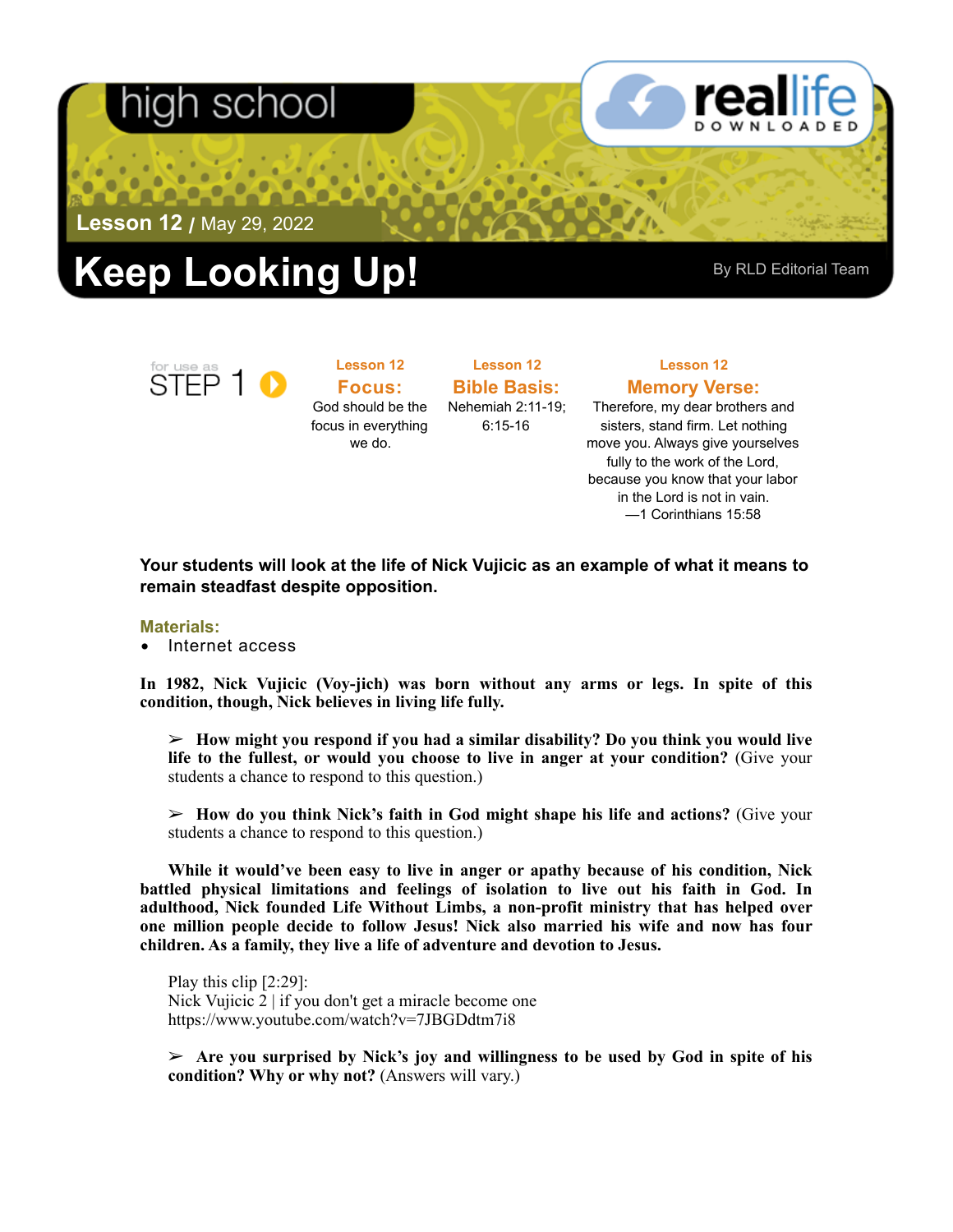**Although Nick could have chosen a life of bitterness, he instead chose whole-hearted devotion to God. Over one million people's lives have been changed because of Nick's decision to let God use him!** 

**Keeping our eyes up, pressing on toward the prize, giving ourselves fully to the work at hand despite obstacles—these are incredibly challenging tasks, but they are exactly what God wants for each one of His children.** 

**In this week's lesson, we'll look at someone who kept his focus on God rather than the opposition at hand. Let's take a look.** 

Additional Resources:

Life Without Limbs- Nick Vujicic Ministries

[https://lifewithoutlimbs.org/about/nick-biography/?gclid=CjwKCAjw](https://lifewithoutlimbs.org/about/nick-biography/?gclid=CjwKCAjw-e2EBhAhEiwAJI5jg0T4dUAfaaNo5xkId0wPSqYTL-j14NZsL8aIEhymvxCQrVzbB0dZyxoCAdYQAvD_BwE)[e2EBhAhEiwAJI5jg0T4dUAfaaNo5xkId0wPSqYTL](https://lifewithoutlimbs.org/about/nick-biography/?gclid=CjwKCAjw-e2EBhAhEiwAJI5jg0T4dUAfaaNo5xkId0wPSqYTL-j14NZsL8aIEhymvxCQrVzbB0dZyxoCAdYQAvD_BwE)[j14NZsL8aIEhymvxCQrVzbB0dZyxoCAdYQAvD\\_BwE](https://lifewithoutlimbs.org/about/nick-biography/?gclid=CjwKCAjw-e2EBhAhEiwAJI5jg0T4dUAfaaNo5xkId0wPSqYTL-j14NZsL8aIEhymvxCQrVzbB0dZyxoCAdYQAvD_BwE)

(Continue on to Steps 2 and 3 in your teacher's guide; your Step 4 appears below.)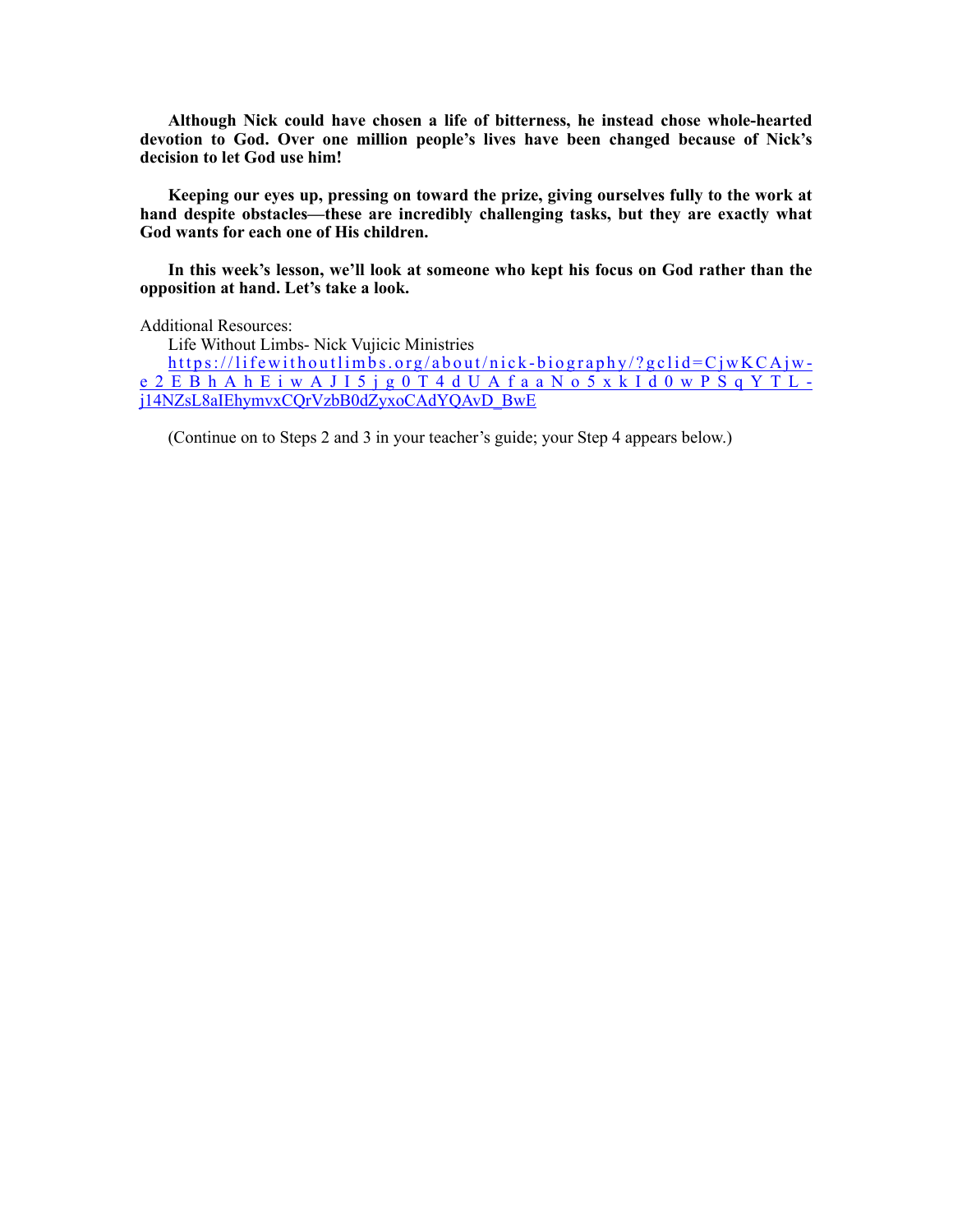## า scr



**Lesson 12 /** May 29, 2022

# **Rep Looking Up!** By RLD Editorial Team



**Lesson 12 Focus:**  God should be the focus in everything

we do.

**Lesson 12 Bible Basis:** Nehemiah 2:11-19;

6:15-16

### **Lesson 7 Memory Verse:**

Therefore, my dear brothers and sisters, stand firm. Let nothing move you. Always give yourselves fully to the work of the Lord, because you know that your labor in the Lord is not in vain. —1 Corinthians 15:58

**Materials:** 

- Pens/pencils
- Paper
- Whiteboard and marker (or screenshared document)

**So far, we've discussed the importance of remaining focused on God and the work He has set before us. A revivalist preacher from the 1800s, is quoted as saying, "The world has yet to see what God can do with a man fully consecrated to Him…." This man's desire was to be the kind of person who was totally focused on God.** 

**As we think about fine-tuning our focus, we're going to look at some strategies we can apply to help us stay concentrated in our own lives. One industry that has put a lot of thought into this idea of 'staying focused' is the business world. Entrepreneurs, CEOs, salesmen—they're all trying to maximize their time by targeting their attention and, in turn, become more successful.** 

**The serial entrepreneur and founder of High Performance Lifestyle, Kosio Angelov, stated the following in regard to staying focused, "Your ability to concentrate, to focus all of your attention on the task at hand, is going to determine how productive you're going to be and how fast you're going to achieve your goals."** 

#### **Even though Angelov is in the business of wealth maximization, his** *5 Steps to Boosting Concentration* **can easily be applied to our walk with and focus on God.**

Hand out the writing materials and, as you write these bullet points on the whiteboard or screenshared document, have your students copy down the following list. After writing each bulleted entry, take a few moments to dig deeper into each item with your class (helpful comments and suggestions are provided after each header in the following list).